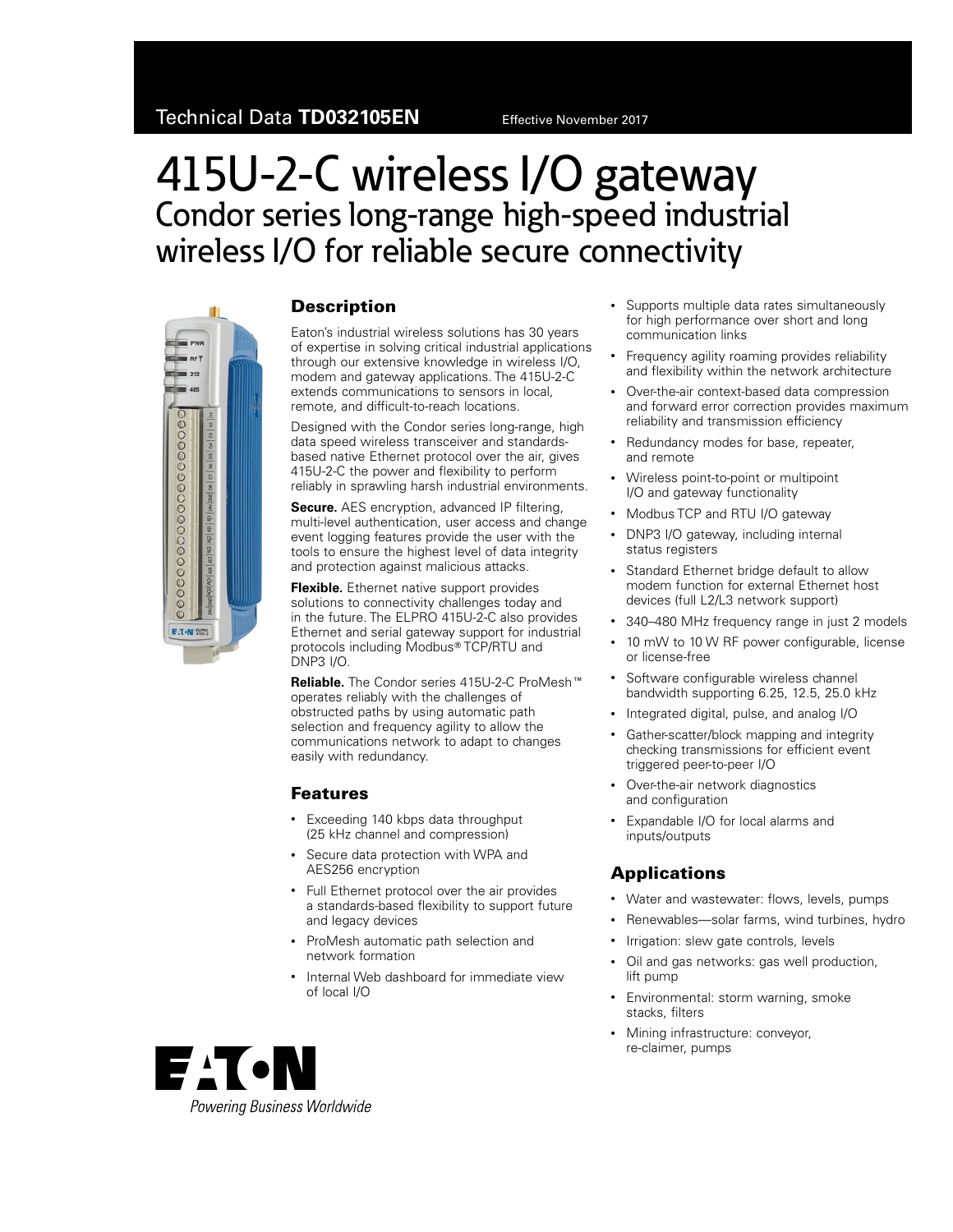Effective November 2017

## **Specifications**

| <b>Specification</b>                     | Description                                                                                                                                                                                              |                                      |                                                                       |           |
|------------------------------------------|----------------------------------------------------------------------------------------------------------------------------------------------------------------------------------------------------------|--------------------------------------|-----------------------------------------------------------------------|-----------|
| <b>Transmitter and receiver</b>          |                                                                                                                                                                                                          |                                      |                                                                       |           |
| Frequency 1                              | 340–400 MHz<br>400-480 MHz                                                                                                                                                                               |                                      |                                                                       |           |
| Transmit power-<br>-peak ①               | 10 mW-10 W (+40 dBm) configurable                                                                                                                                                                        |                                      |                                                                       |           |
| Transmit power                           | <b>QPSK</b><br>16-QAM, 64 QAM<br>2-FSK, 4-FSK                                                                                                                                                            |                                      | 4 W (+36 dBm)<br>2.5 W (+34 dBm)<br>10 W (+40 dBm)                    |           |
| Modulation                               | QPSK, 16-QAM, 64-QAM<br>2-FSK or 4-FSK (compatibility mode)                                                                                                                                              |                                      |                                                                       |           |
| Receiver sensitivity<br>6.25/12.5/25 kHz | QPSK-FEC<br>QPSK<br>16-0AM<br>64-0AM<br>2-FSK<br>4-FSK                                                                                                                                                   |                                      | –116 dBm<br>–113 dBm<br>–104 dBm<br>–97 dBm<br>–110 dBm<br>$-102$ dBm |           |
| Channel spacing                          |                                                                                                                                                                                                          |                                      | 6.25, 12.5, 25.0 kHz (software configurable)                          |           |
| Data rate raw                            | Encoding                                                                                                                                                                                                 | Channel                              |                                                                       |           |
| no compression ②                         |                                                                                                                                                                                                          | 6.25 kHz                             | 12.5 kHz                                                              | 25.0 kHz  |
|                                          | QPSK-FEC                                                                                                                                                                                                 | 4 kbps                               | 8 kbps                                                                | 16 kbps   |
|                                          | <b>QPSK</b>                                                                                                                                                                                              | 8 kbps                               | 16 kbps                                                               | 32 kbps   |
|                                          | 16-0AM                                                                                                                                                                                                   | 16 kbps                              | 32 kbps                                                               | 64 kbps   |
|                                          | 64-0AM                                                                                                                                                                                                   | 24 kbps                              | 48 kbps                                                               | 96 kbps   |
|                                          | 2-FSK                                                                                                                                                                                                    |                                      | 4.8 kbps                                                              | 9.6 kbps  |
|                                          | 4-FSK                                                                                                                                                                                                    |                                      | 9.6 kbps                                                              | 19.2 kbps |
| Typical data throughput                  | 64-0AM                                                                                                                                                                                                   | 45 kbps                              | 80 kbps                                                               | 140 kbps  |
| <b>Typical range</b><br>(LoS QPSK-FEC)   | 62 miles (100 km) at 4 W                                                                                                                                                                                 | 10 miles (16 km) at 0.5 W            |                                                                       |           |
| Antenna connector                        | SMA female                                                                                                                                                                                               |                                      |                                                                       |           |
| <b>Protocols and configuration</b>       |                                                                                                                                                                                                          |                                      |                                                                       |           |
| System address                           |                                                                                                                                                                                                          | ESSID; 1 to 31-character text string |                                                                       |           |
| Networking protocols                     | TCP/IP, UDP, ARP, DHCP, DNS, ICMP, HTTP, VLAN<br>802.10, IPv6 pass through                                                                                                                               |                                      |                                                                       |           |
| Industrial protocols                     | Gateway: Modbus RTU, Modbus TCP, DNP3 I/O<br>Pass through: EtherNet/IP, Profinet, DNP, IEC 61850,<br>and others                                                                                          |                                      |                                                                       |           |
| Configurable parameters                  | radio settings                                                                                                                                                                                           |                                      | Unit details, I/O mappings, I/O parameters,                           |           |
|                                          |                                                                                                                                                                                                          | DNP3 I/O and gateway (level 2+)      |                                                                       |           |
|                                          |                                                                                                                                                                                                          | Modbus TCP/RTU gateway               |                                                                       |           |
|                                          |                                                                                                                                                                                                          |                                      | Embedded Modbus master/slave for I/O transfer                         |           |
|                                          | Frequency agility parameters for automatic selection<br>of radio paths, prioritization of traffic flows, bandwidth<br>efficiency features, bandwidth utilization, redundancy,<br>routing, bridging, VLAN |                                      |                                                                       |           |
| User configuration                       |                                                                                                                                                                                                          | Network access: USB or Ethernet      |                                                                       |           |
|                                          |                                                                                                                                                                                                          | Remote access: over the air          |                                                                       |           |
| Security                                 | WPA2-PSK, AES 256 bit, multilevel password<br>protected configuration                                                                                                                                    |                                      |                                                                       |           |
| IP filtering                             | IP address, MAC address, ARP filtering<br>whitelist/blacklist                                                                                                                                            |                                      |                                                                       |           |
| <b>LED indications and diagnostics</b>   |                                                                                                                                                                                                          |                                      |                                                                       |           |
| LED indication                           |                                                                                                                                                                                                          | digital I/O, analog I/O status       | Power/OK, Radio TX/RX/Link, RS-232, RS-485,                           |           |
| <b>Reported diagnostics</b>              |                                                                                                                                                                                                          |                                      |                                                                       |           |
| Network diagnostics                      |                                                                                                                                                                                                          |                                      | Diagnostic capture to Wireshark™ format file                          |           |
| Radio diagnostics                        | Channel utilization, RSSI measurements (dBm),<br>background noise, connectivity information/statistics<br>available Web/Modbus reg                                                                       |                                      |                                                                       |           |
| Logging                                  | Logging memory 1 MB                                                                                                                                                                                      |                                      | Optional internal data logging for I/O and events.                    |           |

| <b>Specification</b>                                                                            | <b>Description</b>                                                                                           |  |  |  |
|-------------------------------------------------------------------------------------------------|--------------------------------------------------------------------------------------------------------------|--|--|--|
| <b>Connections</b>                                                                              |                                                                                                              |  |  |  |
| LAN                                                                                             | 1 x 10/100Base-T auto-MDIX RJ-45                                                                             |  |  |  |
| Serial                                                                                          | 1 x RS-232, 1 x RS-485, 1200-230400 bps<br>Serial over IP modem support                                      |  |  |  |
| <b>Operation</b>                                                                                |                                                                                                              |  |  |  |
| Modes-topology                                                                                  | Point to multipoint                                                                                          |  |  |  |
|                                                                                                 | Base, repeater, remote unit types                                                                            |  |  |  |
|                                                                                                 | ProMesh automatic path selection or fixed links                                                              |  |  |  |
|                                                                                                 | Manual mode for advanced configuration                                                                       |  |  |  |
| Input and output                                                                                |                                                                                                              |  |  |  |
| Discrete input <sup>3</sup>                                                                     | 8 digital I/O (1-4 configurable as PI or PO)                                                                 |  |  |  |
|                                                                                                 | On-state voltage: <2.1 Vdc                                                                                   |  |  |  |
|                                                                                                 | Wetting current: 5 mA                                                                                        |  |  |  |
|                                                                                                 | Max. I/P pulse rate-DI 1/2: 50 kHz, DI 3/4: 1 kHz                                                            |  |  |  |
|                                                                                                 | Max. I/P pulse width-DI 1/2: 10 µs, PI 3/4: 0.2 ms                                                           |  |  |  |
| Discrete output 3                                                                               | 8 digital I/O (1-4 configurable as PI or PO)                                                                 |  |  |  |
|                                                                                                 | Working voltage maximum: 30 Vdc                                                                              |  |  |  |
|                                                                                                 | Working current maximum: 200 mA                                                                              |  |  |  |
|                                                                                                 | Max. O/P pulse rate-PO max. rate: 1 kHz                                                                      |  |  |  |
| Analog inputs                                                                                   | 4 AI (2 differential, 2 single ended)                                                                        |  |  |  |
|                                                                                                 | Current range: 0-24 mA                                                                                       |  |  |  |
|                                                                                                 | Voltage input range: Al 1/2: 0–25 V, Al 3/4: 0–5 V                                                           |  |  |  |
|                                                                                                 | Accuracy: 0.1%<br>Resolution: 14 bits                                                                        |  |  |  |
|                                                                                                 |                                                                                                              |  |  |  |
| Analog output                                                                                   | 2 AO (sourcing)<br>Current range: 0-24 mA                                                                    |  |  |  |
|                                                                                                 | Current resolution: 13 bits                                                                                  |  |  |  |
|                                                                                                 | Accuracy (current): 0.1%                                                                                     |  |  |  |
| Analog loop power                                                                               | +24 Vdc output provided to power loop devices                                                                |  |  |  |
|                                                                                                 | Max. current 100 mA-current limited                                                                          |  |  |  |
| Expansion                                                                                       | 115S series Modbus I/O modules                                                                               |  |  |  |
| <b>Compliance</b>                                                                               |                                                                                                              |  |  |  |
| EMC                                                                                             | FCC CFR47 Part 15; EN 301 489-3; EN 301 489-5                                                                |  |  |  |
| RF (radio)                                                                                      | FCC CFR47 Part 90; IC RSS 119; EN 300 113;<br>EN 300 220; AS/NZS4295; AS/NZS4268                             |  |  |  |
| Safety                                                                                          | <b>EN/IEC 62368</b>                                                                                          |  |  |  |
| Hazardous area                                                                                  | Class I, Division 2-pending<br>IEC EX Zone 2; ATEX Zone 2-pending                                            |  |  |  |
| <b>Power supply</b>                                                                             |                                                                                                              |  |  |  |
| Nominal supply                                                                                  | 10.8-30 Vdc, undervoltage/overvoltage protection                                                             |  |  |  |
| Battery charger                                                                                 | Lead-acid or gel cell backup, 500 mA charge                                                                  |  |  |  |
| Average current draw                                                                            | 220 mA at 13.8 V (idle), 130 mA at 24 V (idle)                                                               |  |  |  |
| Transmit current draw                                                                           | 2.5 A at 13.8 V (10 W RF), 1.5 A at 24 V (10 W RF)<br>0.9 A at 13.8 V (500 mW RF), 0.5 A at 24 V (500 mW RF) |  |  |  |
| General<br>Size (H x W x D)                                                                     | 7.20 x 1.38 x 6.20 inches (183 x 35 x 156 mm)                                                                |  |  |  |
| Housing                                                                                         | Powder-coated aluminum and high-density                                                                      |  |  |  |
|                                                                                                 | thermoplastic, IP20 rated                                                                                    |  |  |  |
| <b>Terminal blocks</b>                                                                          | Removable, max. conductor 12 AWG                                                                             |  |  |  |
| Mounting                                                                                        | DIN rail                                                                                                     |  |  |  |
| Temperature rating                                                                              | $-40$ to +158 °F (-40 to +70 °C)                                                                             |  |  |  |
| Humidity rating<br>Weight                                                                       | 0-90% RH noncondensing<br>1.6 lb $(0.7 \text{ kg})$                                                          |  |  |  |
|                                                                                                 |                                                                                                              |  |  |  |
| ① Available RF power and frequency may vary depending on country of application. Please confirm |                                                                                                              |  |  |  |

<span id="page-1-0"></span>icy may vary depending on country or app with local regulatory body.

<span id="page-1-1"></span><sup>2</sup> Data compression will provide an improvement in over-the-air data throughput of up to 50%, depending on data content..

<span id="page-1-2"></span>**3** Discrete input and output function shared for total of 8 discrete inputs and outputs.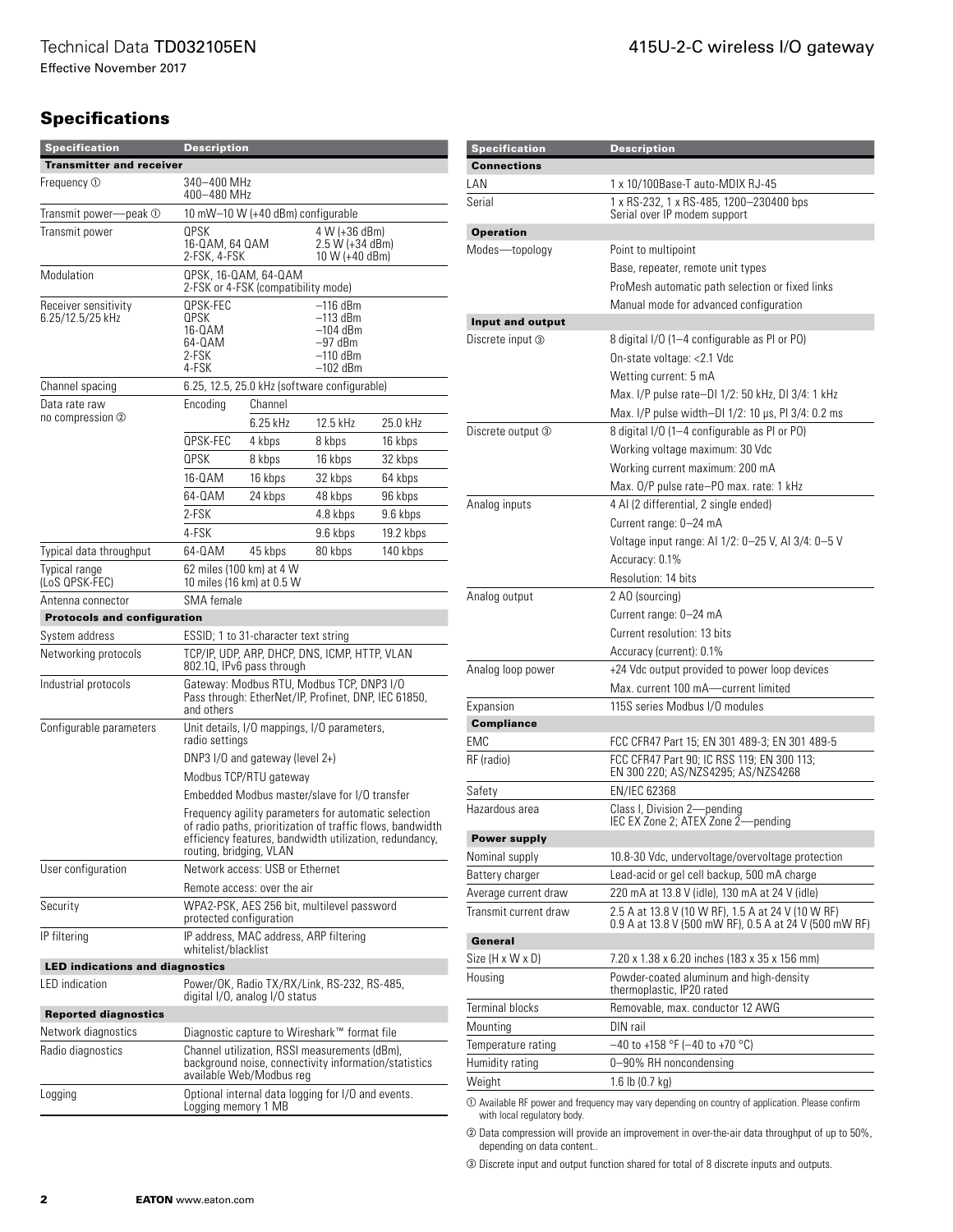Effective November 2017

#### Accessories

| <b>Description</b>                                                                                 | <b>Data sheet</b> | <b>Product</b><br>code |
|----------------------------------------------------------------------------------------------------|-------------------|------------------------|
| <b>Antennas</b>                                                                                    |                   |                        |
| 400 MHz dipole antenna,<br>N-type female, 2 dBi gain                                               | TD032037EN        | <b>UDP400-C</b>        |
| 400 MHz collinear antenna,<br>N-type female, 5 dBi gain                                            | TD032038EN        | <b>BU3-400</b>         |
| 400 MHz collinear antenna.<br>N-type female, 8 dBi gain                                            | TD032039EN        | <b>BU6-400</b>         |
| 400 MHz Yagi antenna, N-type female,<br>6 dBi gain, includes bracket                               | TD032040EN        | YU3-400                |
| 400 MHz Yagi antenna, N-type female,<br>9 dBi gain, includes bracket                               | TD0320041EN       | YU6-400                |
| 400 MHz Yagi antenna, N-type female,<br>12 dBi gain, includes bracket                              | TD0320043EN       | <b>YU9-400</b>         |
| <b>Cables</b>                                                                                      |                   |                        |
| Coaxial cable kit. 9.8 ft (3 m)/<br>32 ft (10 m)/65 ft (20 m), N-type to SMA                       | TD032019EN        | CC3/10/20-SMA          |
| Coaxial cable tail, 24 in (600 mm),<br>SMA to N-type female or male                                | TD032023EN        | <b>CCTAIL-SMA-F/M</b>  |
| Ethernet cable, 6 ft (1.8 m),<br>straight through, RJ-45 to RJ-45                                  | TD032024EN        | ETH-C5A                |
| USB 2.0 configuration cable-<br>Type A to Type B, 1 m long,<br>included with 215U-2/415U-x-C units |                   | <b>CBLUSB-ATOB</b>     |
| <b>Surge diverters</b>                                                                             |                   |                        |
| Coaxial surge diverter, bulkhead<br>N-type female to N-type female                                 | TD032031EN        | <b>CSD-N-6000</b>      |
| Power supply surge diverter,<br>110 Vac/15 A                                                       | TD032029EN        | <b>MA15/D/1/SI</b>     |
| Power supply surge diverter,<br>240 Vac/10 A                                                       | TD032029EN        | <b>MA15/D/2/SI</b>     |
| I/O interface                                                                                      |                   |                        |
| 215/915/415U series single channel<br>thermocouple adaptor, type j, k, t,<br>cold junction comp    | TD032088EN        | 915U-TCADP             |
| <b>Mounting brackets</b>                                                                           |                   |                        |
| 415U series flat wall mounting kit                                                                 |                   | <b>BR-415-PLATE</b>    |
| Mounting bracket kit for collinear<br>antenna UDP, BU3, BU6                                        | TD032071EN        | <b>BR-COL-KIT</b>      |
| Mounting bracket kit for Yagi antennas,<br>YU3, YU6, YU9                                           | TD032072EN        | <b>BR-YAG-KIT</b>      |
| <b>Power supplies</b>                                                                              |                   |                        |
| DIN rail power supply, 85–264 Vac,<br>24 Vdc/2.5 A                                                 | TD032034EN        | <b>PSG60E</b>          |

## **Ordering**

| <b>Description</b>                                                                                 | <b>Band</b> | <b>RF</b> power | <b>Product</b><br>code |
|----------------------------------------------------------------------------------------------------|-------------|-----------------|------------------------|
| Wireless IO/gateway                                                                                | 340-400 MHz | 10 mW-10 W      | 415U-2-C3              |
| Base/repeater/remote, 96 kbps                                                                      |             |                 |                        |
| QAM, 10.4-30 Vdc, 10 W.<br>6.25/12/5/25 kHz                                                        |             |                 |                        |
| Wireless IO/gateway                                                                                | 400-480 MHz | 10 mW-10 W      | 415U-2-C4              |
| Base/repeater/remote, 96 kbps                                                                      |             |                 |                        |
| QAM, 10.4-30 Vdc, 10 W.<br>6.25/12/5/25 kHz                                                        |             |                 |                        |
| 415U-2 wireless Ethernet<br>modem/gateway including<br><b>IECEX/ATEX for hazardous</b><br>area use | 340-400 MHz | 10 mW-10 W      | 415U-2-C3-EX           |
| 415U-2 wireless Ethernet<br>modem/gateway including<br><b>IECEX/ATEX for hazardous</b><br>area use | 400-480 MHz | 10 mW-10 W      | 415U-2-C4-EX           |

# Related products

| <b>Description</b>                          | <b>Band</b> | <b>RF</b> power | Product<br>code |
|---------------------------------------------|-------------|-----------------|-----------------|
| <b>Wireless Ethernet</b>                    | 340-400 MHz | 10 mW-10 W      | 415U-E-C3       |
| Modem/gateway                               |             |                 |                 |
| Base/repeater/remote, 96 kbps               |             |                 |                 |
| QAM, 10.4-30 Vdc, 10 W.<br>6.25/12/5/25 kHz |             |                 |                 |
| <b>Wireless Ethernet</b>                    | 400-480 MHz | 10 mW-10 W      | 415U-E-C4       |
| Modem/gateway                               |             |                 |                 |
| Base/repeater/remote, 96 kbps               |             |                 |                 |
| QAM, 10.4-30 Vdc, 10 W,<br>6.25/12/5/25 kHz |             |                 |                 |
| Redundant base station/repeater             | 340-400 MHz | 10 mW-10 W      | 415U-BSR-C3     |
| Base/repeater/remote, 96 kbps               |             |                 |                 |
| QAM, 10.4-30 Vdc, 10 W,<br>6.25/12/5/25 kHz |             |                 |                 |
| Redundant base station/repeater             | 400-480 MHz | 10 mW $-$ 10 W  | 415U-BSR-C4     |
| Base/repeater/remote, 96 kbps               |             |                 |                 |
| QAM, 10.4-30 Vdc, 10 W,<br>6.25/12/5/25 kHz |             |                 |                 |

**Note:** Specifications subject to change.